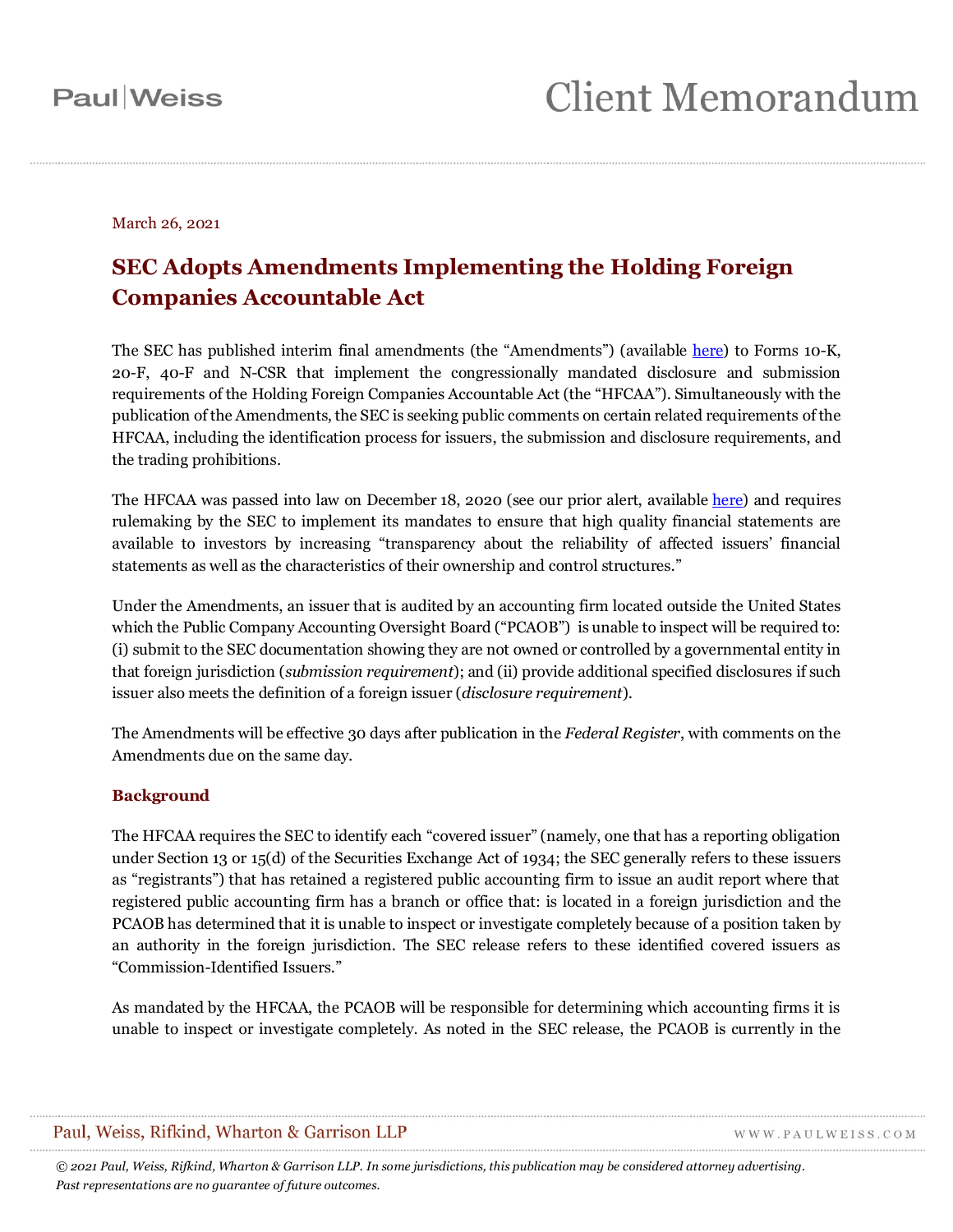process of considering its obligations under the HFCAA. Any rulemaking by the PCAOB in connection with the HFCAA's mandate will be subject to review and approval by the SEC. Once the PCAOB's determination process has been established, the SEC will use the PCAOB's list of accounting firms that it has been unable to inspect, along with information from issuers' annual reports, to identify covered issuers that will be subject to the new disclosure and submission requirements.

### **Summary of the Amendments**

The Amendments introduce a new submission requirement and a disclosure requirement by adding new Item 9C to Form 10-K, new Item 16I to Form 20-F, new paragraph B.18 to Form 40-F, and new paragraphs (i) and (j) to Item 4 of Form N-CSR.

The new requirements apply to any Commission-Identified Issuer and will require:

- any such registrant, which is not owned or controlled by a governmental entity in the covered foreign jurisdiction, to electronically submit documentation to the SEC on a supplemental basis that establishes that the registrant is not so owned or controlled; and
- any such registrant that is also a foreign issuer (*i.e.*, a foreign government, a national of any foreign country or a corporation or other organization incorporated or organized under the laws of any foreign country) to disclose as follows:
	- that, for the period covered by the form, the accounting firm that the PCAOB has been unable to inspect has prepared an audit report for the registrant;
	- the percentage of the shares of the registrant owned by governmental entities in the foreign jurisdiction in which the registrant is incorporated or otherwise organized;
	- whether governmental entities in the covered foreign jurisdiction have a controlling financial interest in the registrant;
	- the name of any official of the Chinese Communist Party ("CCP") who is a member of the board of directors of the registrant or the operating entity of the issuer; and
	- whether the articles of incorporation of the registrant (or equivalent organizing document) contains any charter of the CCP, including the text of any such charter.

New instructions in Forms 20-F and 40-F specify that the disclosure requirement will apply to annual reports, and not to registration statements.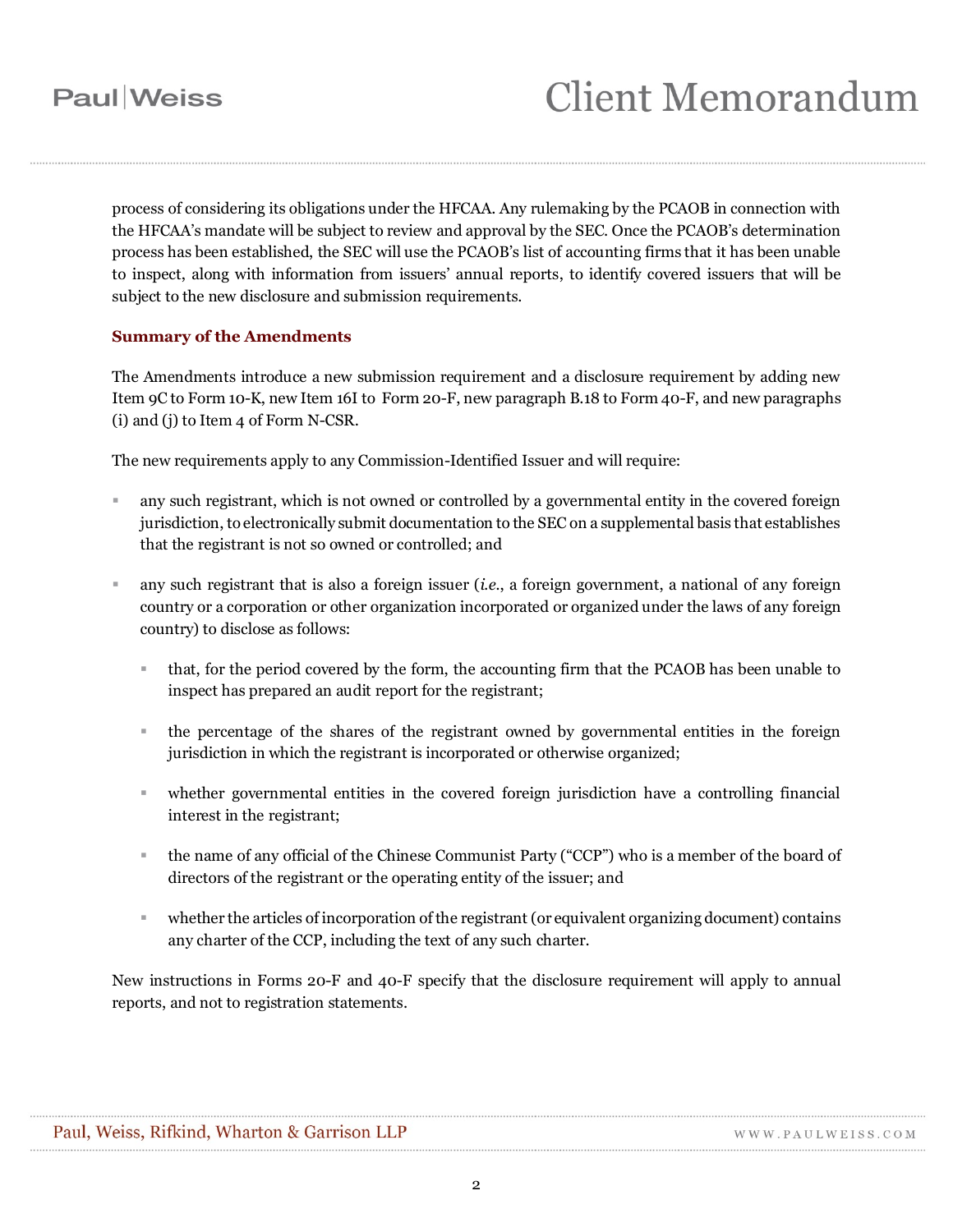## **Paul** Weiss

### **Summary of Topics Subject to Public Comment**

Based on the requirements of the HFCAA and provisions of the Administrative Procedures Act, the SEC has dispensed with the customary notice and public comment period for the Amendments. Notwithstanding the fact that the Amendments conform the specified SEC forms to the requirements of the HFCAA, the SEC is also soliciting public comment on the following aspects of the Amendments, among others, that the SEC may elect to address in subsequent releases:

- *Identification process* the determination of whether a public accounting firm is considered to be "retained" by a registrant; the timing and frequency of the identification process; whether Commission-Identified Issuers should be publicly disclosed on the SEC website and whether structured data tagging mechanisms should apply to audit firms.
- *Disclosure requirement* an affirmative statement by a Commission-Identified Issuer if its audit firm changes from non-inspected to inspected; clarification on what it means to be an official of the CCP; whether the Amendments should cover any other SEC forms; and the location of the required disclosure.
- *Submission requirement* the timing for the submission requirement and whether it should be publicly filed as an exhibit; whether further clarification is needed for certain terms used; the types of documentation required; and whether an affirmative statement should be provided by Commission-Identified Issuers if they are subject to control by a foreign government entity.
- *Trading prohibition* any specific considerations to be taken into account when delineating trading prohibition requirements.

#### **Timing**

For fiscal years beginning after December 31, 2020, the SEC will begin identifying registrants for purposes of the HFCAA once the PCAOB has made its determinations regarding accounting firms that it has been unable to inspect. Registrants will not be required to comply with either the submission or the disclosure requirements until after the SEC identifies them as Commission-Identified Issuers. For example, if a registrant is identified based on its Form 10-K filing made in 2022 for the fiscal year ended December 31, 2021 then 2022 would be deemed a non-inspection year. Such Commission-Identified Issuer would then be required to comply with the submission and disclosure requirements, if applicable, in its Form 10-K filing covering the fiscal year ended December 31, 2022, which would be filed in 2023.

\* \* \*